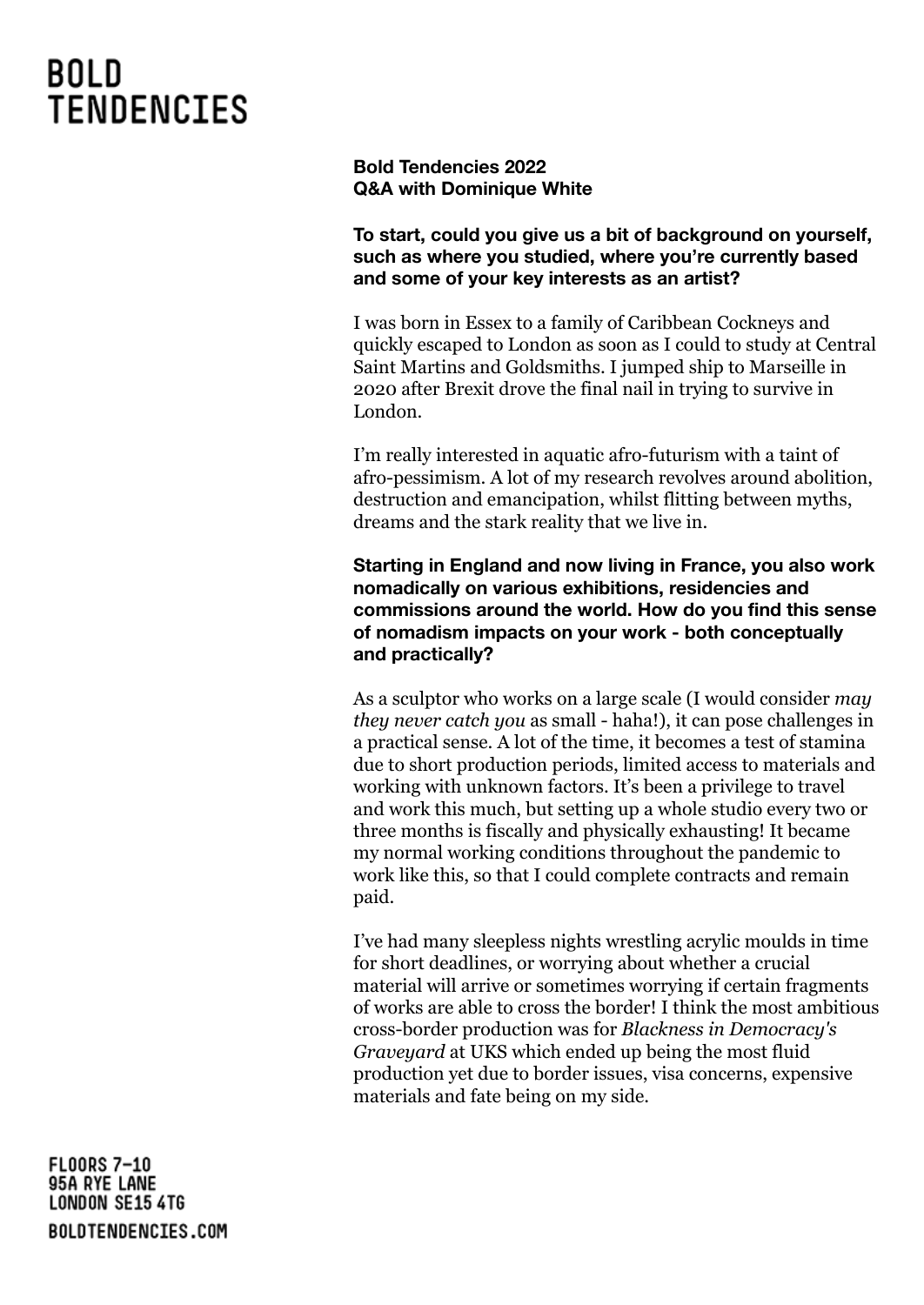At the same time, I enjoy travelling for residencies and installations as it grants me access to certain experiences, items or resources that I would usually only access through a screen. I enjoy collecting stories and myths associated with different bodies of water and relics, usually in the form of sails from every country I visit.

**Your visual language is very distinctive, using symbols of nautical mythology in a dark, insurrectionary, and at times destructive tone. At what point did your work coalesce around this aesthetic and how has it developed in the past few years?**

I'd say the current iteration started to emerge in 2018 with a work titled *Landlocked Prisoner*. It was the first work in which water solubility became crucial to the narrative of works and their lives, which then became cemented with the work *Fugitive of the State(less)* in 2019, shown as part of my first solo exhibition with VEDA in Florence. Despite making heavy and somewhat violent work, I'm a bit of a romantic and often daydream of submerging these bodies in the sea or bodies of water, as due to their soluble nature, the main forms which simply disintegrate, leaving their iron captors behind to slowly be consumed by the salt of the sea.

There's been a shift in the past year or so, from a limbo-like state to an active role. At the beginning of this body of research, forms would hang in an almost helpless state between capture and escape, and would often hang by single, delicate threads as if they were waiting for liberation and were clinging onto this thread of hope, this thread of freedom under the current system.

This shred of hope was pretty much eradicated in 2020 and therefore the narrative depicted shifted. These forms are no longer looking or waiting for this escape, and are now actively destroying and consuming their captors as a means of liberation.

**Central to your work are your terms of reference, which range from Afro-pessimism, Hydrarchy and what you define as "the Shipwreck(ed)". Can you briefly describe what each of these terms mean to you and your work?**

For me, each of these terms derive from a very specific definition of 'Ship' and its allusion to the container of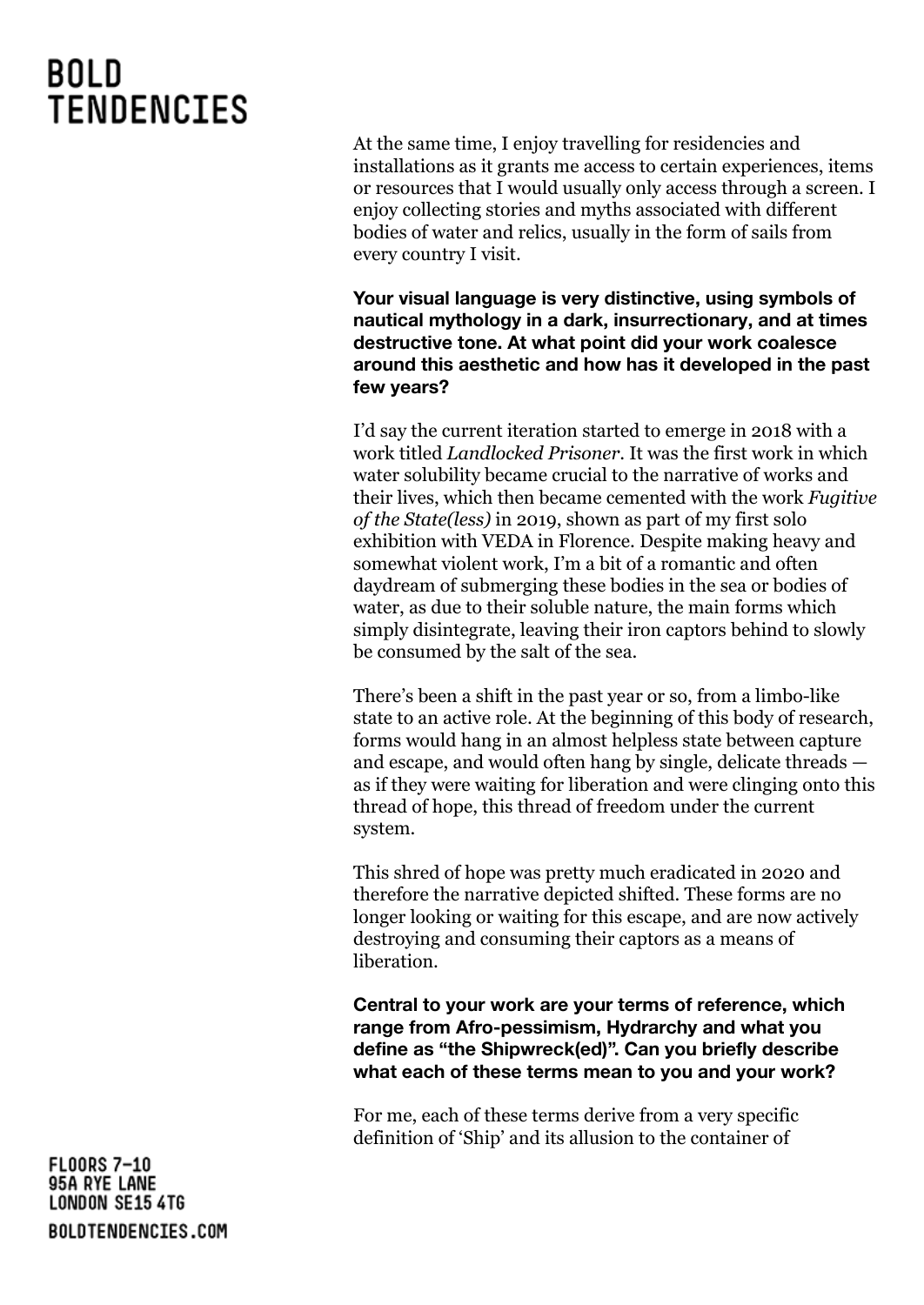Blackness. Now this 'Ship' doesn't just denote solely to the slave ship or slavery, although it definitely is an example of this redefinition, it's a Ship or vessel that has re-emerged in mutated forms since the birth of capitalism through Hydrarchy.

I tend to refer to three ships to illustrate this continuous cycle of dehumanisation that we bear witness to each generation, and those are the case of the Zong (1781 - ongoing), the case of the MV Empire Windrush (1948 - ongoing) and the ongoing cases of migrants crossing the Mediterranean (ongoing). Simply put, each of these ships or vessels in question are automatically designated for the space of death. We were thrown overboard (literally or figuratively) and left to die.

This is where the pessimist jumps out as I see this as a continuous cycle that mutates with each generation and/or geographic location and the 'Shipwreck(ed)' is a movement to break that cycle. It is the wrecking of the vessel that attempted to contain Blackness, it is the complete disruption of power over land via the water (Hydrarchy from below), it is the telling of a intangible future that is deemed impossible. I guess it's what I imagine true liberation to look like, even though I can't even fathom what that world would even look like because this is all I know.

**You recently completed a number of residencies, including at Sagrada Mercancía (CL), Triangle France – Astérides (FR) and La Becque (CH) in 2020 and 2021. Can you tell us a bit about what you got up to on these residencies, and the subsequent solo show you have recently opened at Triangle France?**

I absolutely loved being with Sagrada Mercancía at the beginning of the pandemic. We spent a lot of time discussing abolition and the creation of almost intangible new worlds in Chile. They also inspired this new line of research that emerged in 2022 through the introduction of traditional whaling in other parts of Chile. I definitely have unfinished research (my residency was cut short by the pandemic!) that I would like to pick up again out there, and I hope in the future there will be a moment in which it's possible.

I spent a lot of time dwelling on this research again at La Becque, which is where the lines of research relating to whaling and the Hydra linked together. I was blessed to have shared my time there with such incredible artists such as MIGHTY and Iris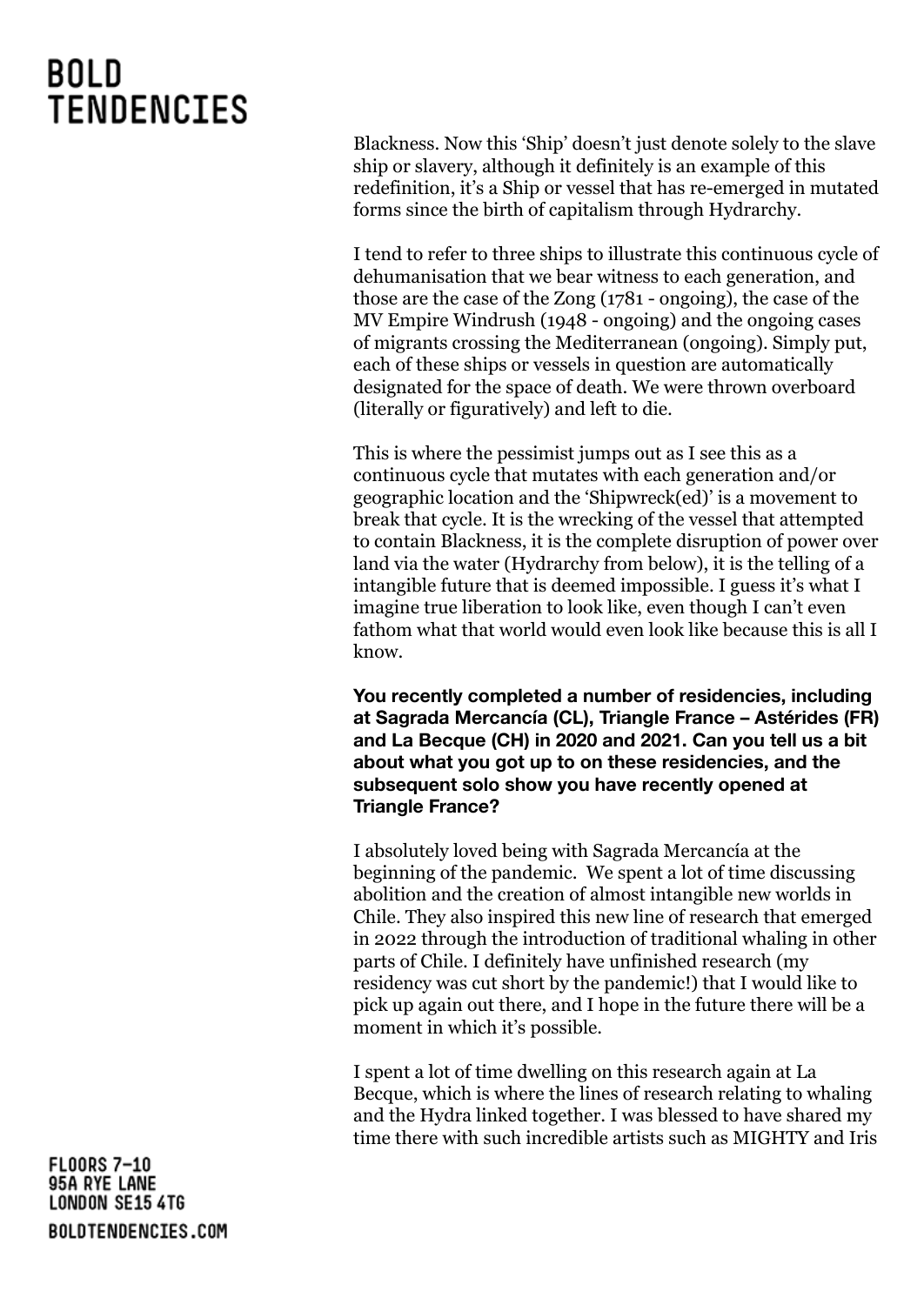Touliatou. It was at La Becque where the shift in research emerged initially in a performance lecture that I delivered with Lecture Performa (founded by Rhea Dillon) whilst I was in confinement!

The rich research and incredible interactions that I was blessed to have experienced on these two residencies then made the fabrication or I guess manifestation of *Cinders of the Wreck* at Triangle - Astérides straightforward, as I then spent pretty much every day of the week in isolation in the studio working out how to bring these forms to life. Let's just say there was a lot of literal blood, sweat and tears (and nearly setting fire to my studio multiple times) that went into the manifestation of this show.

### **Your new commission for Bold Tendencies 2022 is called** *may they never catch you***. Can you describe the physical piece and the process behind how it was made?**

*may they never catch you* is a series of nine human sized, cast iron harpoons that are scattered towards a seemingly missed target. Each harpoon started as a hand moulded object in my studio which was then sent to a producer in Italy to be cast in iron. It's a tricky process full of potential unknowns, and this is the first time I have cast in iron at this scale which was a very challenging process.

They've been left in their raw, unfiltered state, which will slowly eat away at their forms until they collapse. It's a similar process to when you find iron chains or gates near the sea; elements eat through the protective layer until the metal itself succumbs to the sea. At the same time, it also gives this appearance that these harpoons have been salvaged after laying dormant on the sea bed… almost as whispers of a wrecked whaling ship again coming to life.

### **Where did the title for the work come from, and how do you think about your commission in relation to the programme theme of Love?**

The title derives from the book 'Undrowned. Black feminist lessons from marine animals' (2020) by Alexis Pauline Gumbs:

All my love to the hunted, the traded, the betrayed. All my love to the haunting, the disciplined, the discrete. I know what it is to be somebody's nightmare all day. But when I